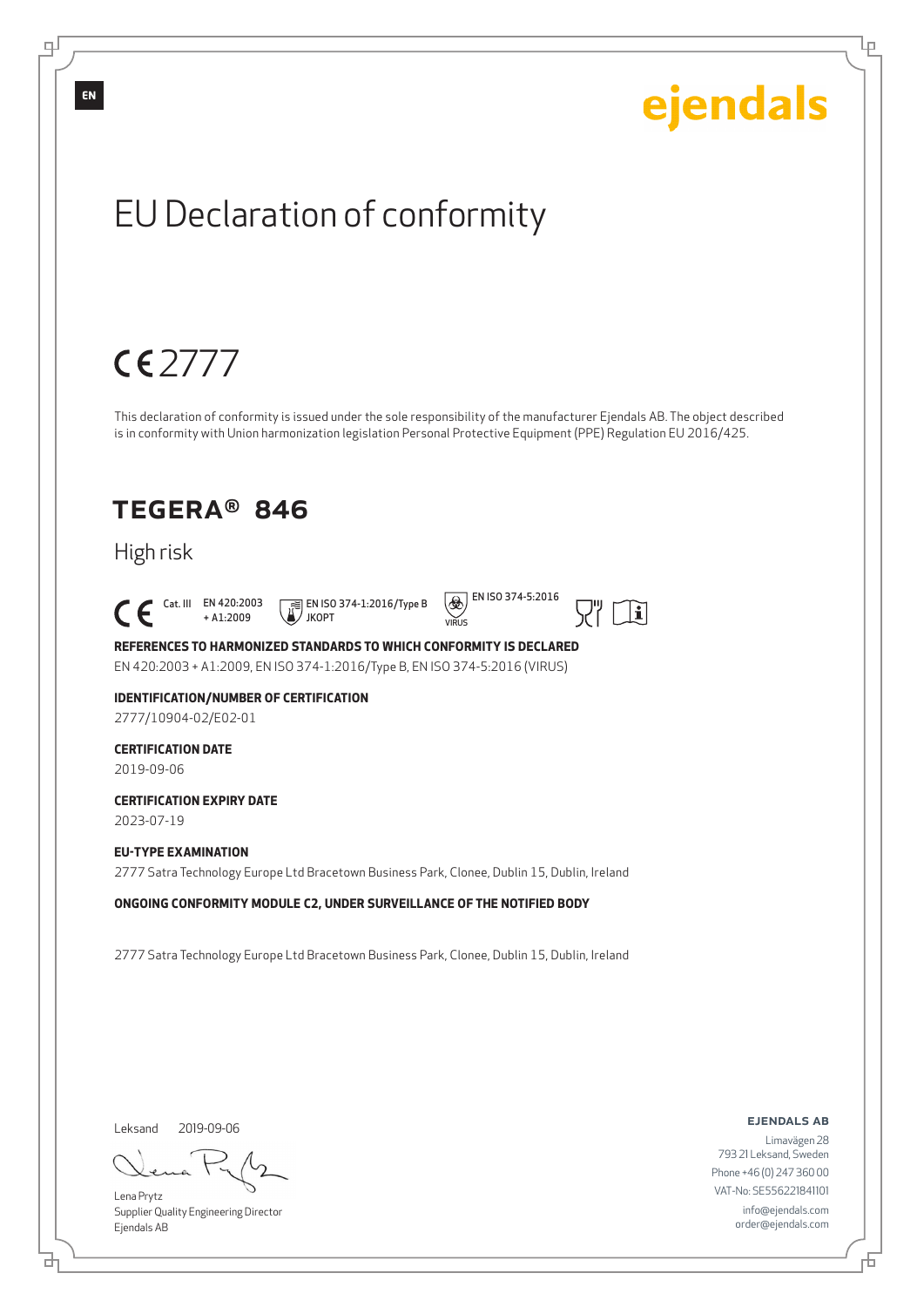Lр

## EU-försäkran om överensstämmelse

## 2777

Denna försäkran om överensstämmelse utfärdas på eget ansvar av tillverkaren Ejendals AB. Föremålet för försäkran överensstämmer med EU-harmoniserad lagstiftning för personlig skyddsutrustning (PPE), EU-förordning 2016/425.

### TEGERA® 846

### Hög risk

 Cat. III EN 420:2003 + A1:2009 JKOPT





 $|\mathbf{i}|$ 

**HÄNVISNINGAR TILL DE HARMONISERADE STANDARDER SOM AVSES MED FÖRSÄKRAN OM ÖVERENSSTÄMMELSE** EN 420:2003 + A1:2009, EN ISO 374-1:2016/Type B, EN ISO 374-5:2016 (VIRUS)

### **IDENTIFIERING/CERTIFIKATSNUMMER**

2777/10904-02/E02-01

#### **CERTIFIERINGSDATUM**

2019-09-06

#### **CERTIFIERINGENS UTGÅNGSDATUM**

2023-07-19

#### **EU-TYPKONTROLL**

2777 Satra Technology Europe Ltd Bracetown Business Park, Clonee, Dublin 15, Dublin, Ireland

#### **LÖPANDE ÖVERENSSTÄMMELSE ENLIGT MODUL C2, UNDER ÖVERVAKNING AV DET ANMÄLDA ORGANET**

2777 Satra Technology Europe Ltd Bracetown Business Park, Clonee, Dublin 15, Dublin, Ireland

Leksand 2019-09-06

브

Lena Prytz Supplier Quality Engineering Director Ejendals AB

ejendals ab

Б

Limavägen 28 793 21 Leksand, Sweden Phone +46 (0) 247 360 00 VAT-No: SE556221841101 info@ejendals.com order@ejendals.com

டி

**SV**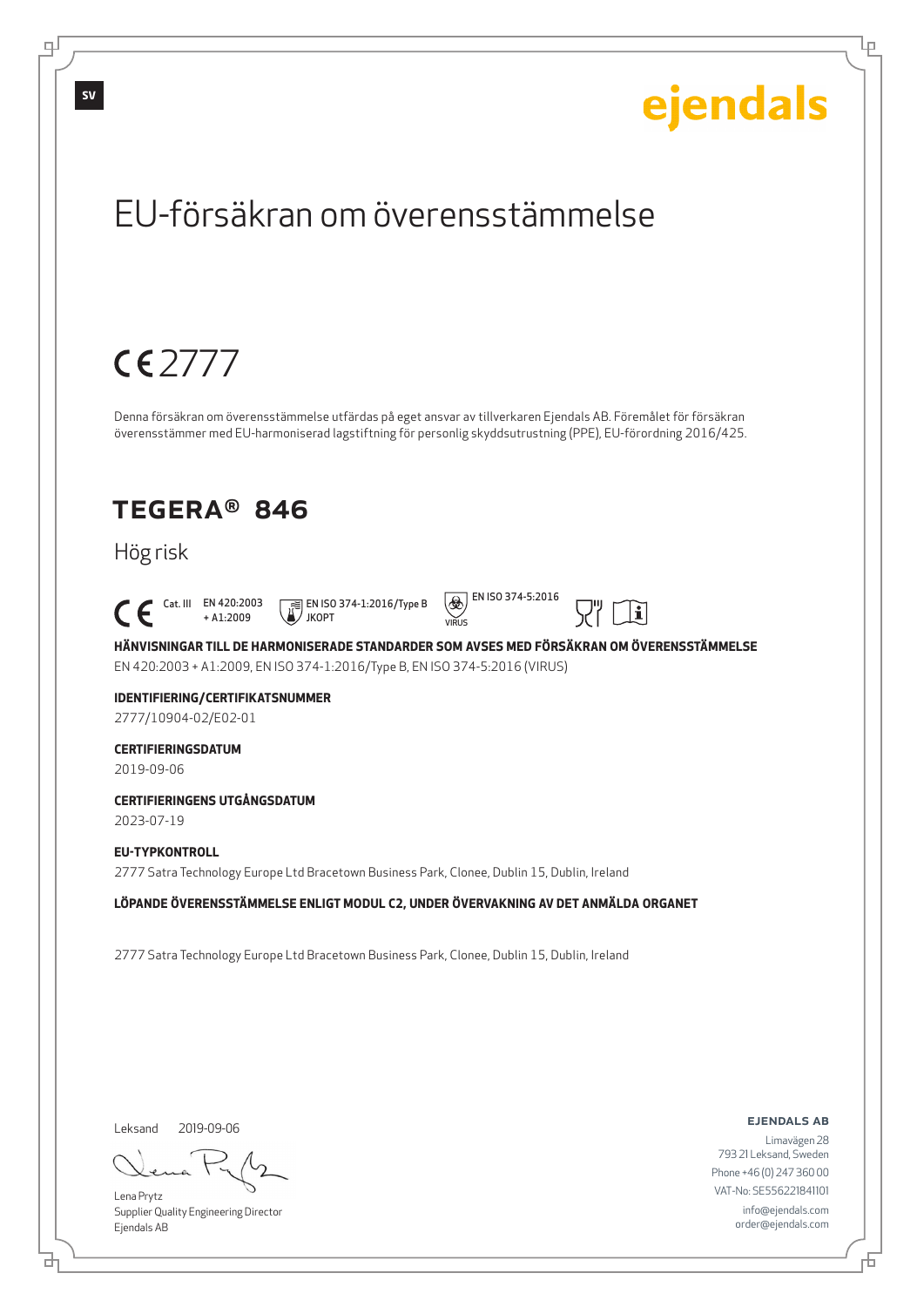

브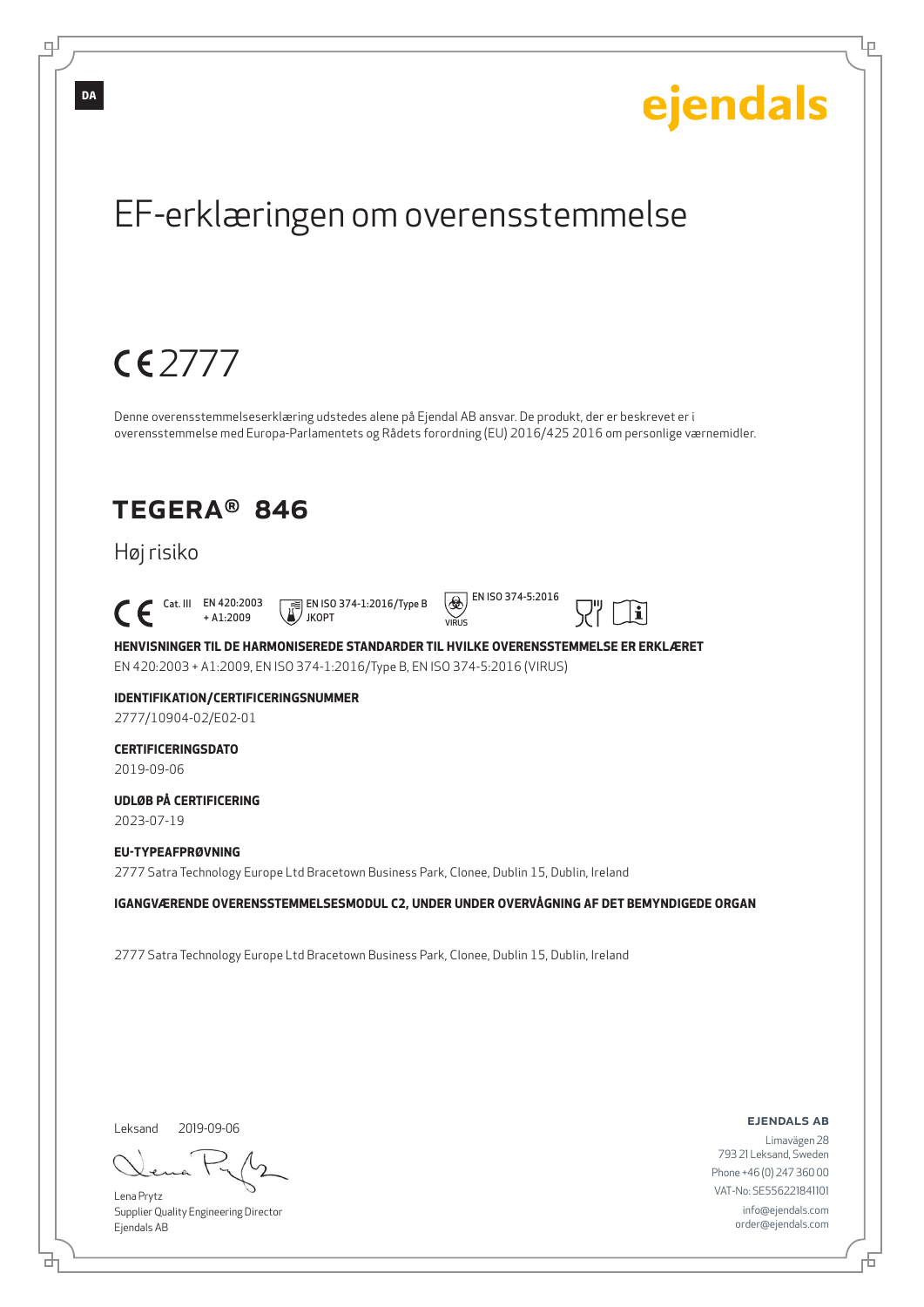Lр

## EU-asetuksen Vaatimustenmukaisuusvakuutus

## 2777

Valmistaja Ejendals AB antaa tämän vaatimustenmukaisuusvakuutuksen omalla vastuullaan. Kuvattu vakuutuksen kohde täyttää Euroopan unionin yhdenmukaistamislainsäädännössä henkilösuojaimia koskevan asetuksen EU 2016/425 vaatimukset.

## TEGERA® 846

### Suuri riski

Cat. III EN 420:2003

+ A1:2009 EN ISO 374-1:2016/Type B JKOPT



 $|<sub>i</sub>$ 



#### **SERTIFIKAATIN NUMERO**

2777/10904-02/E02-01

#### **SERTIFIOINTIPÄIVÄMÄÄRÄ**

2019-09-06

#### **SERTIFIKAATIN VIIMEINEN VOIMASSAOLOPÄIVÄ**

2023-07-19

#### **EU-TYYPPITARKASTUS**

2777 Satra Technology Europe Ltd Bracetown Business Park, Clonee, Dublin 15, Dublin, Ireland

#### **MENEILLÄÄN OLEVA VAATIMUSTENMUKAISUUSMODUULI C2, ILMOITETUN LAITOKSEN VALVONNASSA**

2777 Satra Technology Europe Ltd Bracetown Business Park, Clonee, Dublin 15, Dublin, Ireland

Leksand 2019-09-06

d

Lena Prytz Supplier Quality Engineering Director Ejendals AB

ejendals ab

Б

Limavägen 28 793 21 Leksand, Sweden Phone +46 (0) 247 360 00 VAT-No: SE556221841101 info@ejendals.com order@ejendals.com

டி

**FI**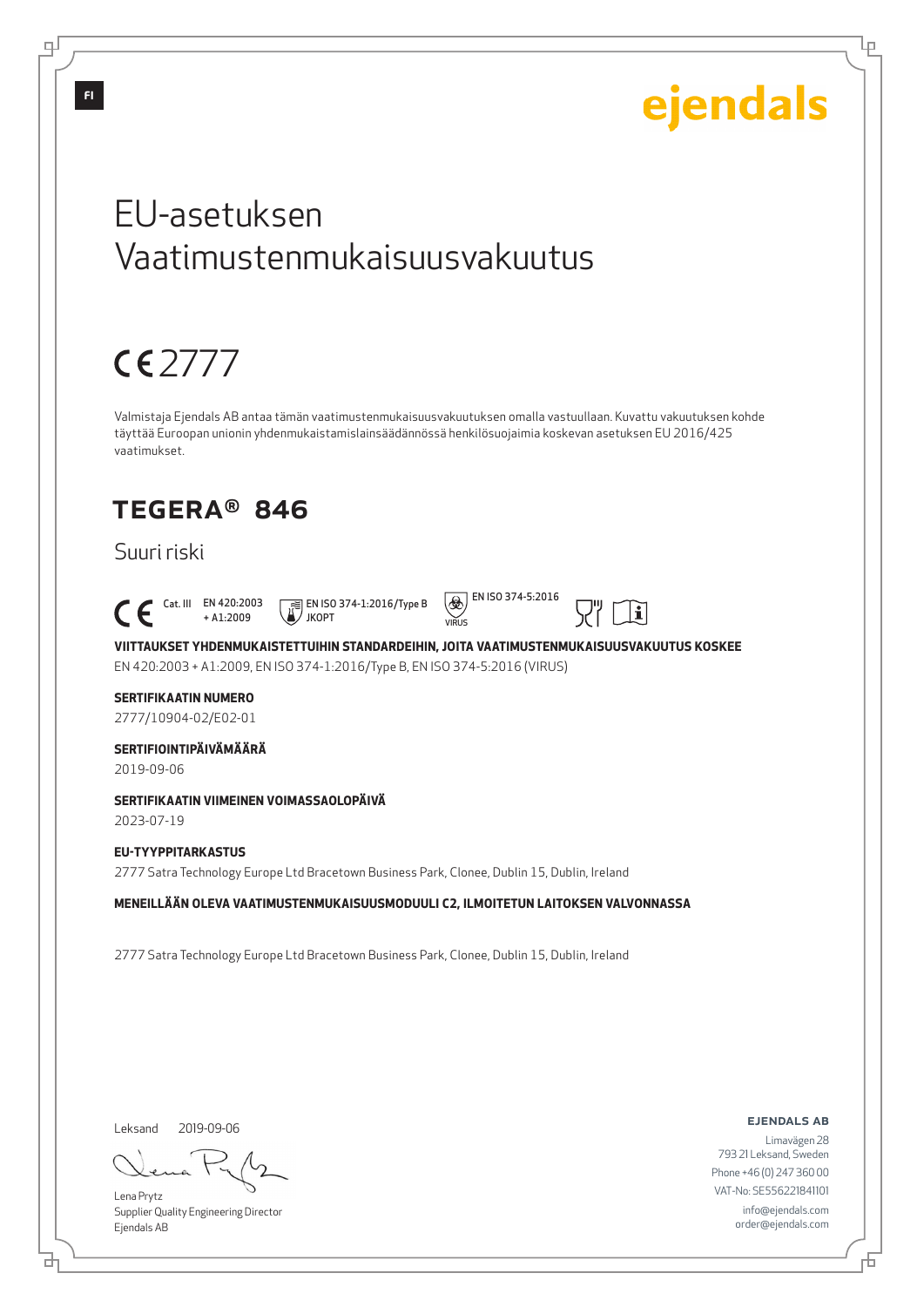Lр

## Déclaration de conformité de l'Union Européenne

## 2777

La présente déclaration de conformité est établie sous la seule responsabilité du fabricant, Ejendals AB. L'objet décrit est conforme à la Règlementation 2016/425 de l'Union Européenne sur l'harmonisation des législations de l'Union Européenne relatives aux équipements de protection individuelle (EPI).

VIRUS

## TEGERA® 846

### Risque élevé

Cat. III EN 420:2003

+ A1:2009 JKOPT

EN ISO 374-1:2016/Type B



 $|\mathbf{i}|$ 

**RÉFÉRENCES AUX NORMES HARMONISÉES PAR RAPPORT AUXQUELLES LA CONFORMITÉ EST DÉCLARÉE** EN 420:2003 + A1:2009, EN ISO 374-1:2016/Type B, EN ISO 374-5:2016 (VIRUS)

### **IDENTIFICATION/NUMÉRO DE CERTIFICATION**

2777/10904-02/E02-01

### **DATE DE CERTIFICATION**

2019-09-06

#### **DATE D'EXPIRATION DU CERTIFICAT**

2023-07-19

#### **EXAMEN UE DE TYPE**

2777 Satra Technology Europe Ltd Bracetown Business Park, Clonee, Dublin 15, Dublin, Ireland

**MODULE DE CONFORMITÉ C2 EN COURS, SOUS LA SURVEILLANCE D'UN ORGANISME NOTIFIÉ**

2777 Satra Technology Europe Ltd Bracetown Business Park, Clonee, Dublin 15, Dublin, Ireland

Leksand 2019-09-06

브

Lena Prytz Supplier Quality Engineering Director Ejendals AB

ejendals ab

Б

Limavägen 28 793 21 Leksand, Sweden Phone +46 (0) 247 360 00 VAT-No: SE556221841101 info@ejendals.com order@ejendals.com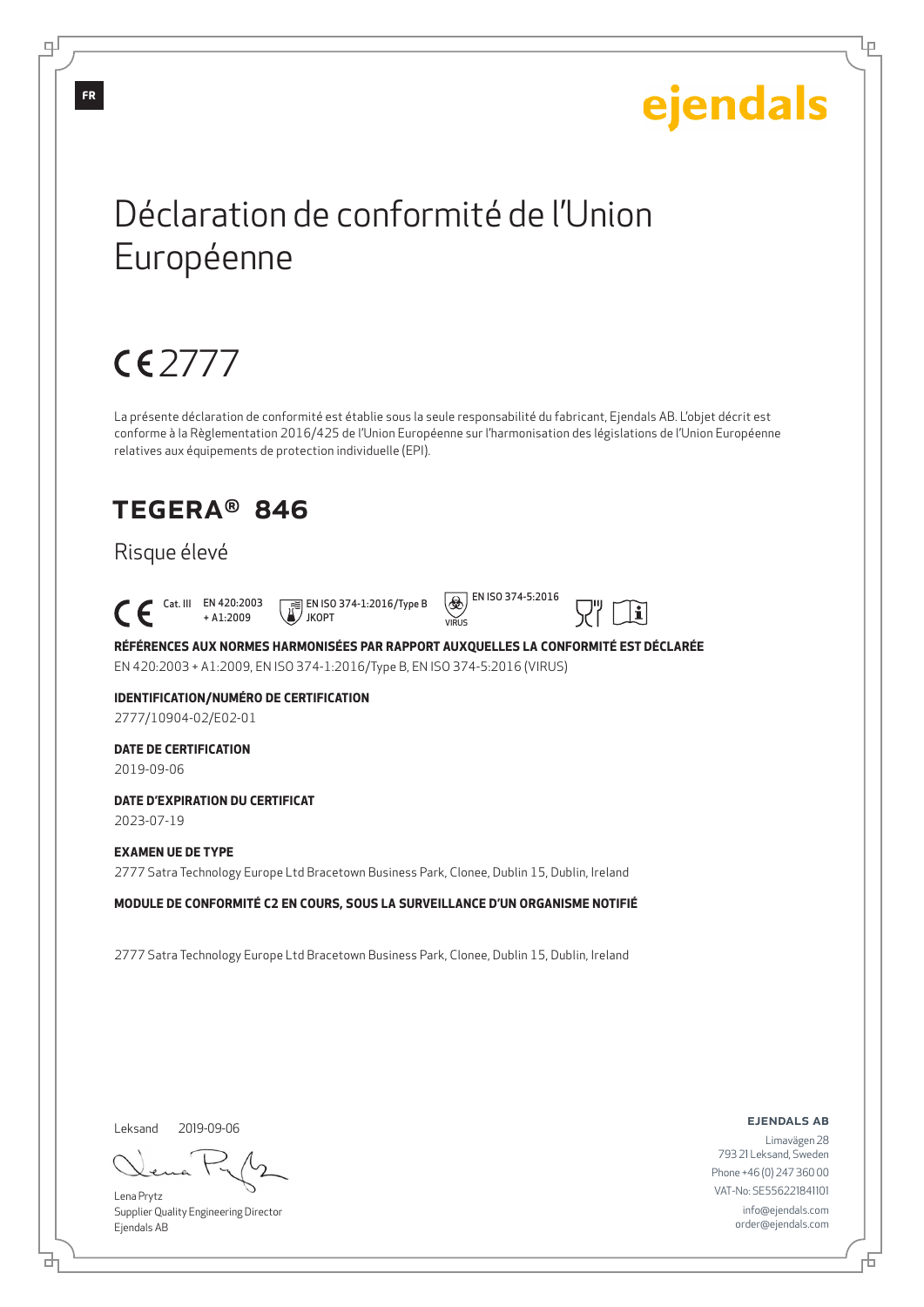

Leksand 2019-09-06

브

டி

Lena Prytz Supplier Quality Engineering Director Ejendals AB

ejendals ab

Limavägen 28 793 21 Leksand, Sweden Phone +46 (0) 247 360 00 VAT-No: SE556221841101 info@ejendals.com order@ejendals.com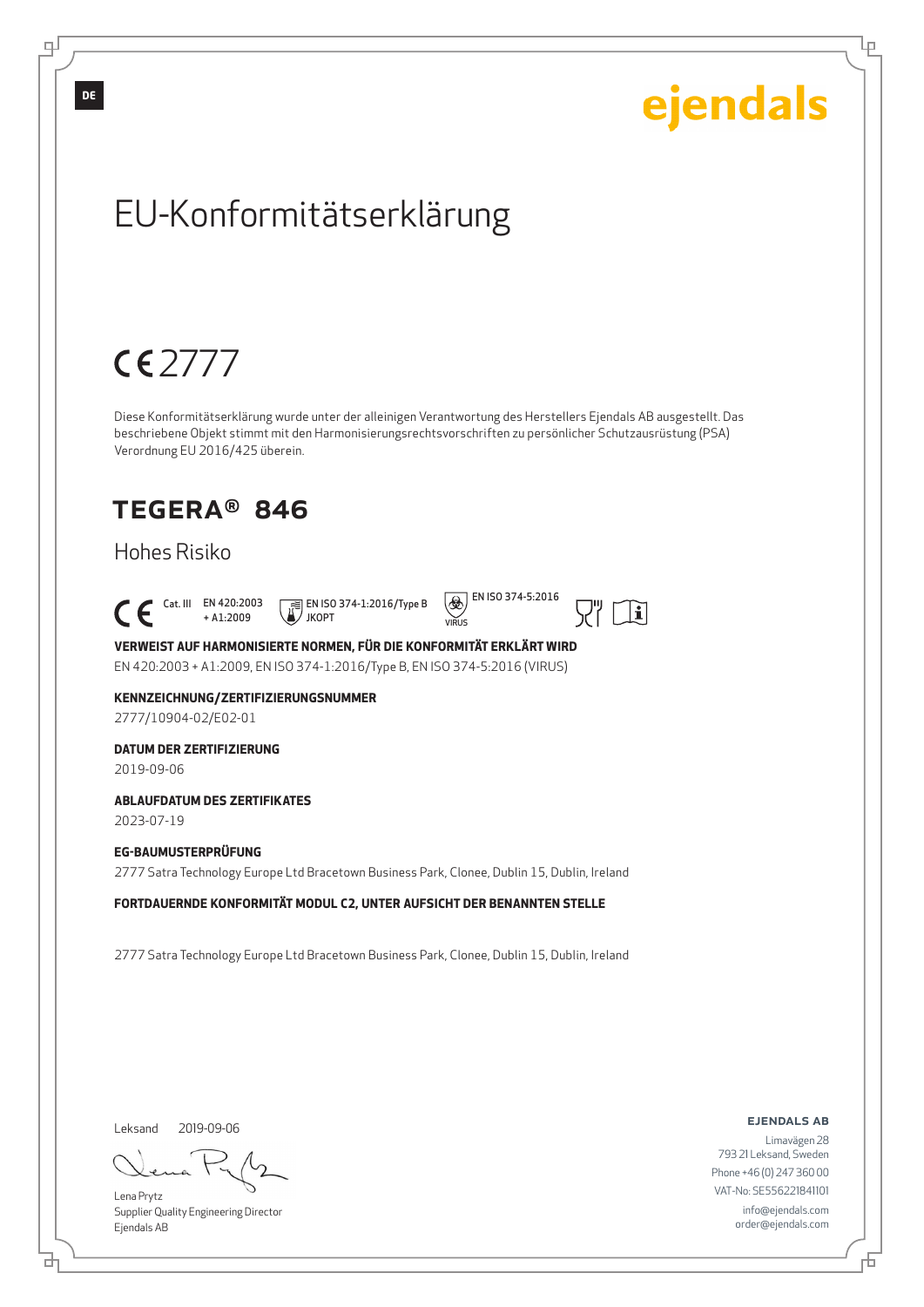

**NO**

டி

Leksand 2019-09-06

브

Lena Prytz Supplier Quality Engineering Director Ejendals AB

ejendals ab

Limavägen 28 793 21 Leksand, Sweden Phone +46 (0) 247 360 00 VAT-No: SE556221841101 info@ejendals.com order@ejendals.com

舌

Lр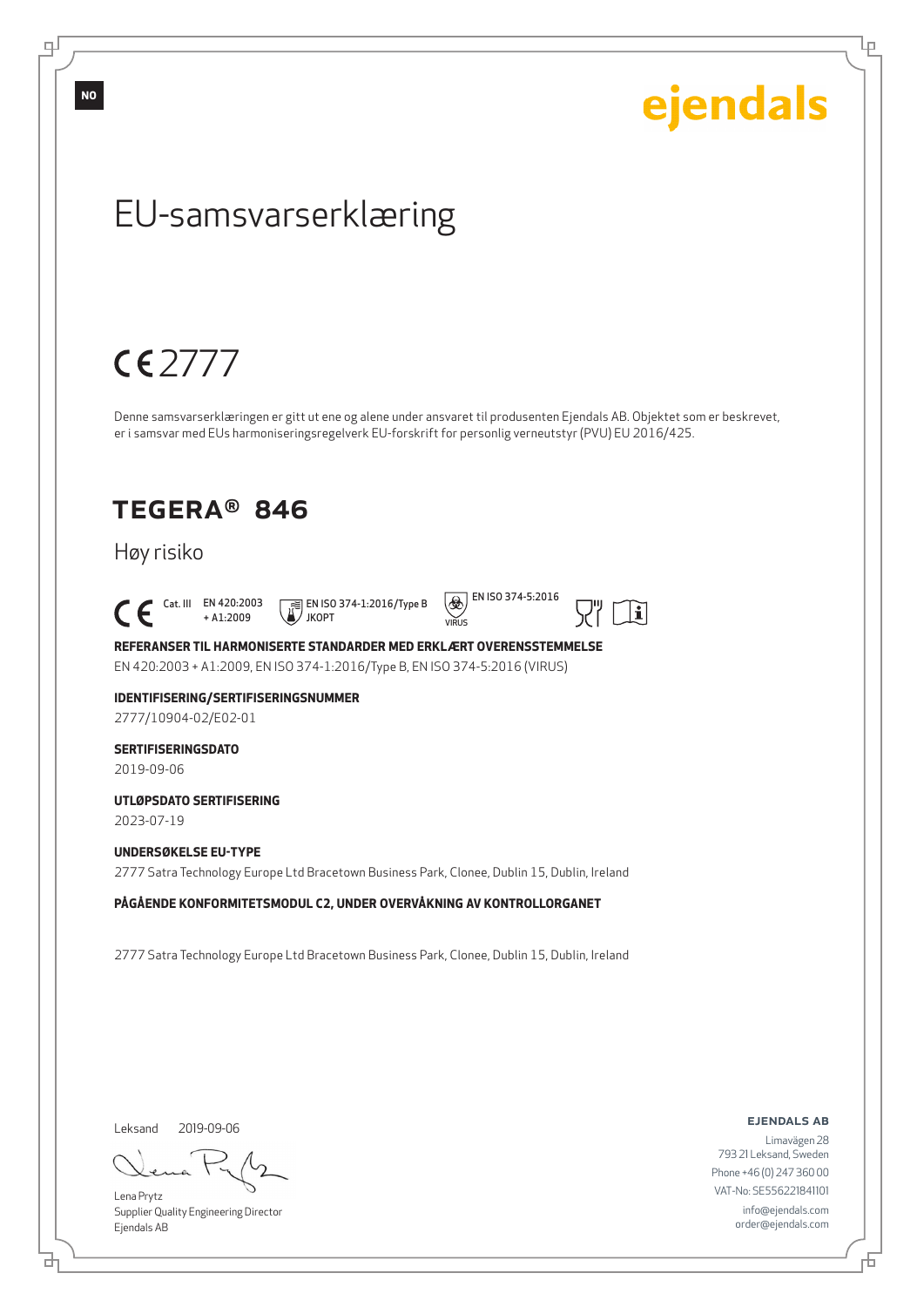Lр

## ЕС Декларация соответствия

## 2777

Эта декларация соответствия выпущена под ответственностью производителя Ejendals AB. Объект соответствует законодательным требованиям ЕС, указанным в Регламенте о средствах индивидуальной защиты (СИЗ) 2016/425.

## TEGERA® 846

#### Высокий риск

 Cat. III EN 420:2003 + A1:2009 JKOPT



 $\circled{)}$  EN ISO 374-5:2016  $VIDIR$ 



**ССЫЛКИ НА ГАРМОНИЗИРОВАННЫЕ СТАНДАРТЫ, СООТВЕТСТВИЕ КОТОРЫМ ЗАЯВЛЕНО** EN 420:2003 + A1:2009, EN ISO 374-1:2016/Type B, EN ISO 374-5:2016 (VIRUS)

**ИДЕНТИФИКАЦИОННЫЙ НОМЕР / НОМЕР СЕРТИФИКАТА** 2777/10904-02/E02-01

**ДАТА ВЫДАЧИ СЕРТИФИКАТА**

2019-09-06

#### **ДАТА ОКОНЧАНИЯ СРОКА ДЕЙСТВИЯ СЕРТИФИКАТА**

2023-07-19

#### **ТЕСТИРОВАНИЕ ПО СТАНДАРТУ ЕС**

2777 Satra Technology Europe Ltd Bracetown Business Park, Clonee, Dublin 15, Dublin, Ireland

#### **ТЕКУЩИЙ МОДУЛЬ СООТВЕТСТВИЯ C2, ПОД НАБЛЮДЕНИЕМ ОРГАНА ПО СЕРТИФИКАЦИИ**

2777 Satra Technology Europe Ltd Bracetown Business Park, Clonee, Dublin 15, Dublin, Ireland

Leksand

₫

2019-09-06

Lena Prytz Supplier Quality Engineering Director Ejendals AB

ejendals ab

舌

Limavägen 28 793 21 Leksand, Sweden Phone +46 (0) 247 360 00 VAT-No: SE556221841101 info@ejendals.com order@ejendals.com

டி

**RU**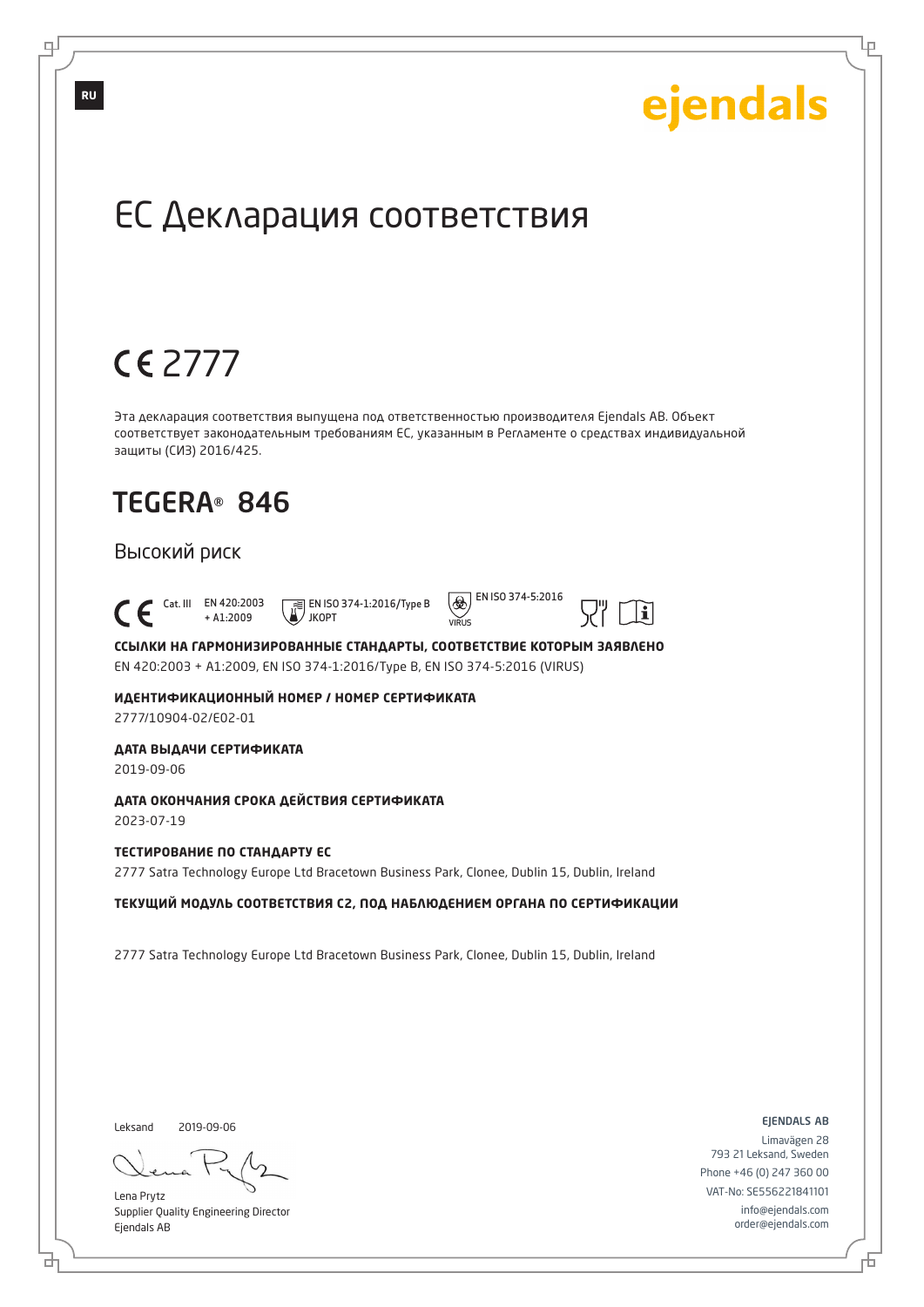

Lena Prytz

டி

Supplier Quality Engineering Director Ejendals AB

브

Lр

793 21 Leksand, Sweden Phone +46 (0) 247 360 00 VAT-No: SE556221841101 info@ejendals.com order@ejendals.com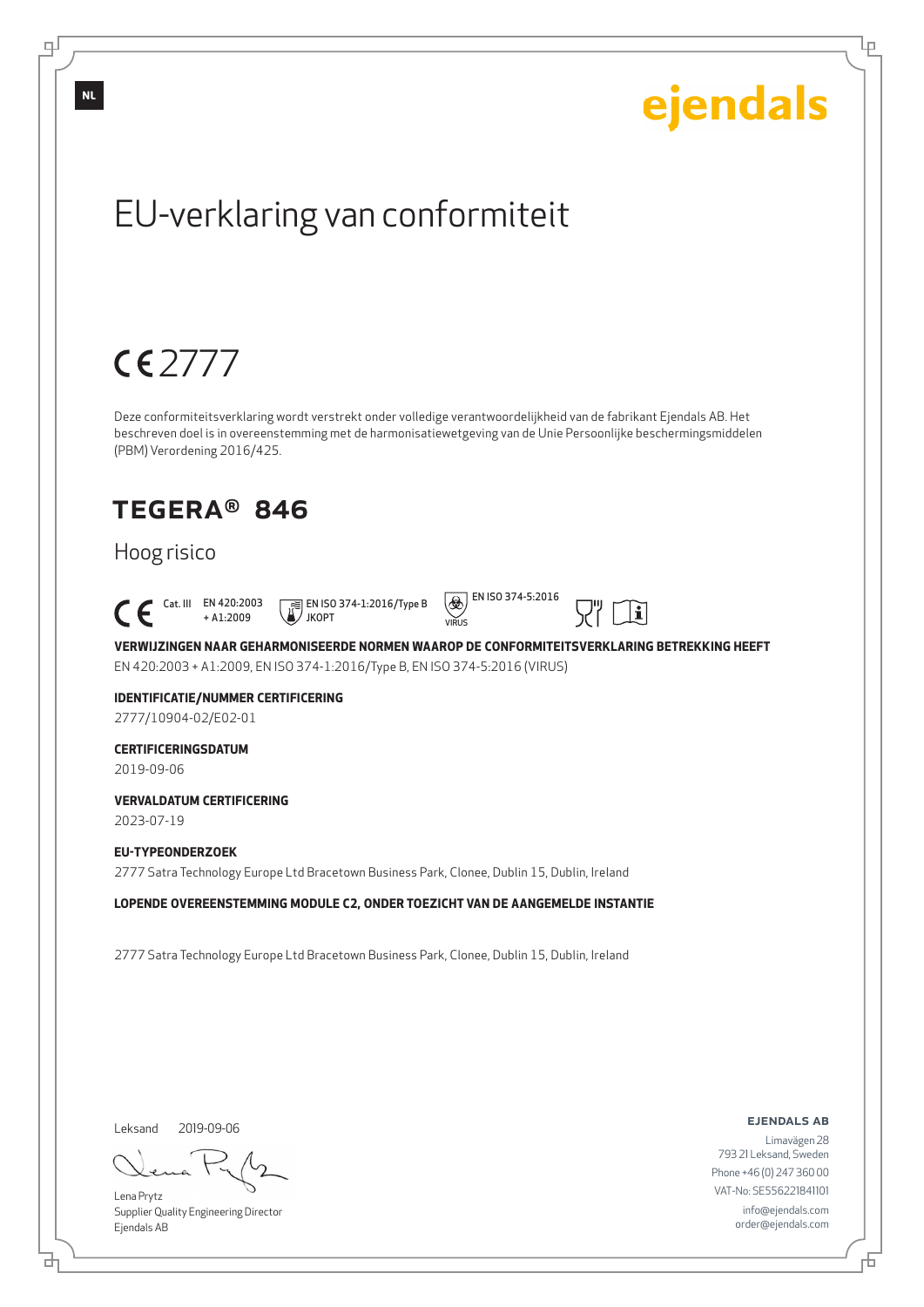## ejendals Dichiarazione UE di conformità 2777 La presente dichiarazione di conformità è rilasciata sotto l'esclusiva responsabilità del fabbricante Ejendals AB. L'oggetto descritto è conforme alla normativa di armonizzazione dell'Unione in materia di Dispositivi di Protezione Individuale (DPI) Regolamento UE 2016/425. TEGERA® 846 Rischio elevato  $\left(\bigotimes\limits_{i=1}^{\infty}\right)$  EN ISO 374-5:2016 Cat. III EN 420:2003 EN ISO 374-1:2016/Type B  $|\mathbf{i}|$ + A1:2009 JKOPT  $VIDIR$ **RIFERIMENTI ALLE NORME ARMONIZZATE ALLE QUALI SI DICHIARA LA CONFORMITÀ** EN 420:2003 + A1:2009, EN ISO 374-1:2016/Type B, EN ISO 374-5:2016 (VIRUS) **IDENTIFICAZIONE/NUMERO DI CERTIFICAZIONE** 2777/10904-02/E02-01 **DATA DI CERTIFICAZIONE** 2019-09-06 **DATA DI SCADENZA DELLA CERTIFICAZIONE** 2023-07-19 **ESAME TIPO UE** 2777 Satra Technology Europe Ltd Bracetown Business Park, Clonee, Dublin 15, Dublin, Ireland **MODULO DI CONFORMITÀ C2 IN CORSO, SOTTO LA VIGILANZA DELL'ORGANISMO NOTIFICATO** 2777 Satra Technology Europe Ltd Bracetown Business Park, Clonee, Dublin 15, Dublin, Ireland

Leksand 2019-09-06

브

**IT**

டி

Lena Prytz Supplier Quality Engineering Director Ejendals AB

ejendals ab

Lр

Limavägen 28 793 21 Leksand, Sweden Phone +46 (0) 247 360 00 VAT-No: SE556221841101 info@ejendals.com order@ejendals.com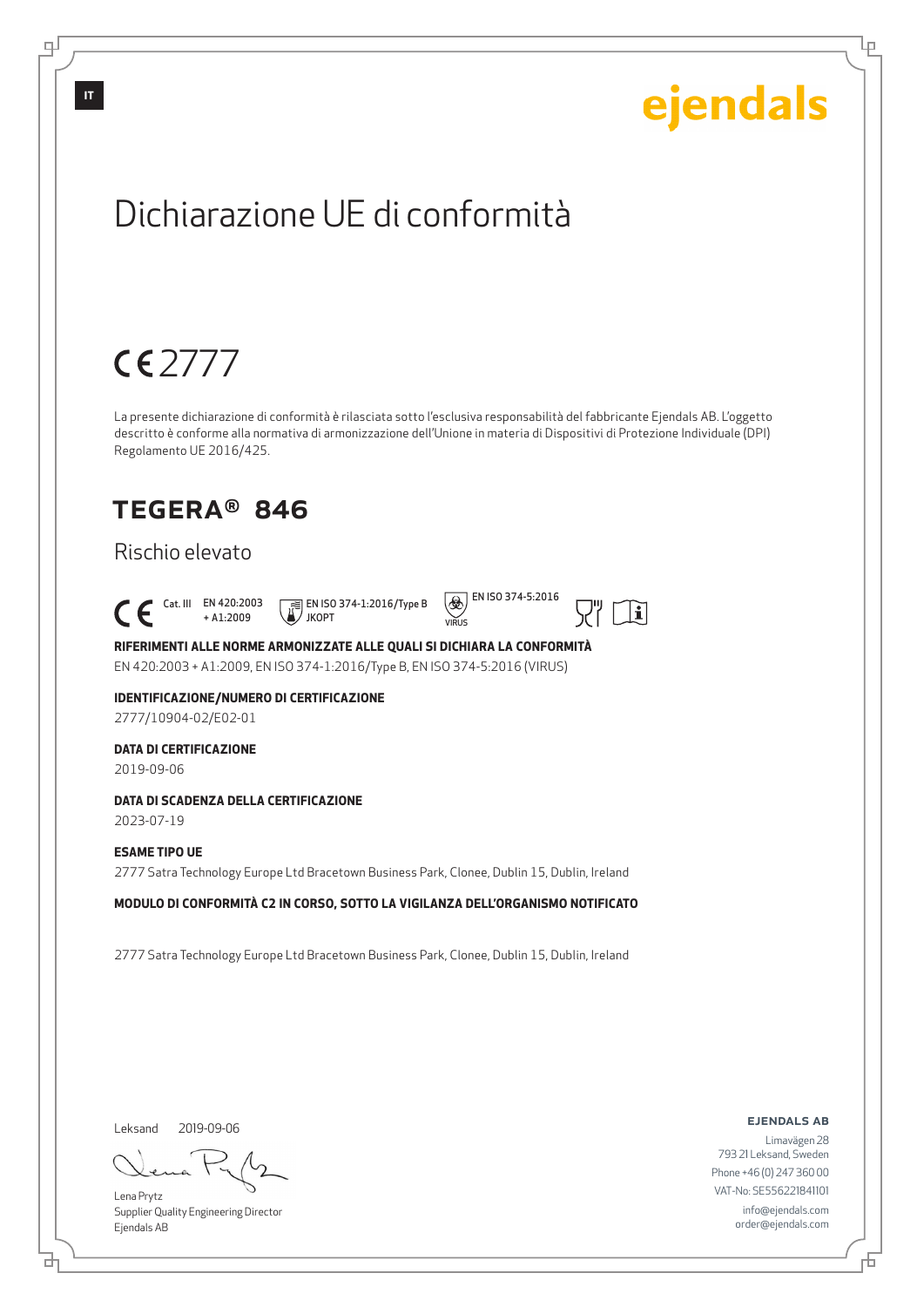Lр

## Deklaracja zgodności UE

## 2777

Niniejsza deklaracja zgodności została wydana na wyłączną odpowiedzialność producenta, firmy Ejendals AB. Przedmiot opisany w niniejszej deklaracji jest zgodny z wymaganiami unijnego prawodawstwa harmonizacyjnego, zawartymi w rozporządzeniu EU 2016/425 w sprawie środków ochrony indywidualnej.

## TEGERA® 846

### Wysokie ryzyko

Cat. III EN 420:2003

+ A1:2009 EN ISO 374-1:2016/Type B JKOPT





 $|\mathbf{i}|$ 

**ODWOŁANIA DO NORM ZHARMONIZOWANYCH, W ODNIESIENIU DO KTÓRYCH DEKLAROWANA JEST ZGODNOŚĆ** EN 420:2003 + A1:2009, EN ISO 374-1:2016/Type B, EN ISO 374-5:2016 (VIRUS)

#### **IDENTYFIKACJA/NUMER CERTYFIKATU**

2777/10904-02/E02-01

### **DATA WYSTAWIENIA CERTYFIKATU**

2019-09-06

#### **DATA WAŻNOŚCI CERTYFIKATU**

2023-07-19

#### **BADANIE TYPU UE**

2777 Satra Technology Europe Ltd Bracetown Business Park, Clonee, Dublin 15, Dublin, Ireland

**STAŁY MODUŁ ZGODNOŚCI C2, POD NADZOREM JEDNOSTKI NOTYFIKOWANEJ**

2777 Satra Technology Europe Ltd Bracetown Business Park, Clonee, Dublin 15, Dublin, Ireland

Leksand 2019-09-06

브

Lena Prytz Supplier Quality Engineering Director Ejendals AB

ejendals ab

Б

Limavägen 28 793 21 Leksand, Sweden Phone +46 (0) 247 360 00 VAT-No: SE556221841101 info@ejendals.com order@ejendals.com

**PL**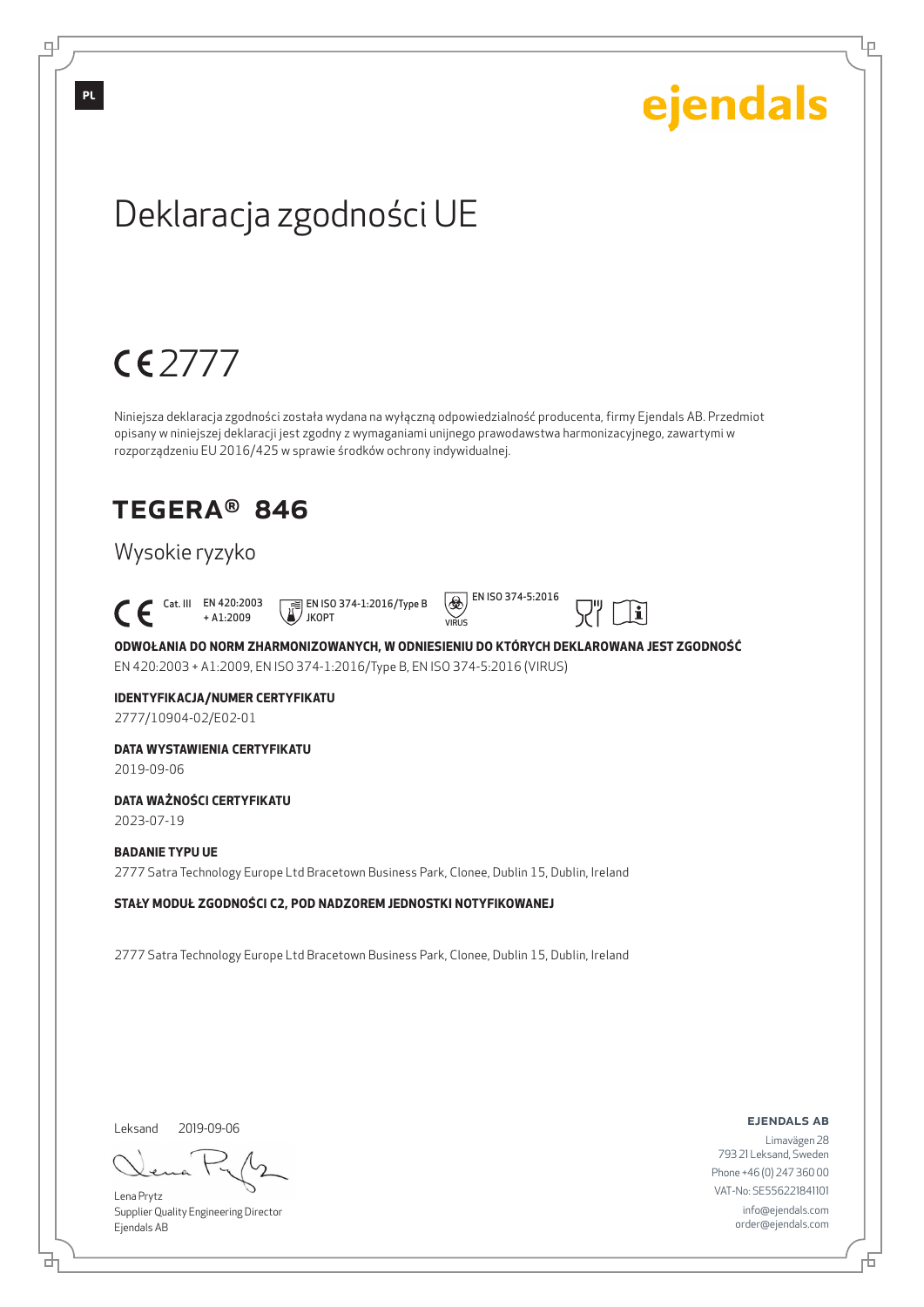Lр

## Declaración UE de conformidad

## 2777

Esta declaración de conformidad se publica bajo la responsabilidad exclusiva del fabricante Ejendals AB. El objeto descrito está en conformidad con la legislación de armonización europea sobre equipos de protección personal (PPE) Reglamento UE 2016/425.

 $VIDIR$ 

 $\circledast$  EN ISO 374-5:2016

## TEGERA® 846

### Riesgo alto

 Cat. III EN 420:2003 + A1:2009 EN ISO 374-1:2016/Type B JKOPT



**REFERENCIAS A LAS NORMAS ARMONIZADAS A LAS CUALES SE DECLARA LA CONFORMIDAD** EN 420:2003 + A1:2009, EN ISO 374-1:2016/Type B, EN ISO 374-5:2016 (VIRUS)

### **IDENTIFICACIÓN/NÚMERO DE CERTIFICACIÓN**

2777/10904-02/E02-01

### **FECHA DE CERTIFICACIÓN**

2019-09-06

#### **FECHA DE CADUCIDAD DE LA CERTIFICACIÓN**

2023-07-19

#### **ANÁLISIS DE TIPO UE** 2777 Satra Technology Europe Ltd Bracetown Business Park, Clonee, Dublin 15, Dublin, Ireland

**CONFORMIDAD EN CURSO MÓDULO C2, BAJO VIGILANCIA DEL ORGANISMO NOTIFICADOR**

2777 Satra Technology Europe Ltd Bracetown Business Park, Clonee, Dublin 15, Dublin, Ireland

Leksand 2019-09-06

브

Lena Prytz Supplier Quality Engineering Director Ejendals AB

ejendals ab

Б

Limavägen 28 793 21 Leksand, Sweden Phone +46 (0) 247 360 00 VAT-No: SE556221841101 info@ejendals.com order@ejendals.com

**ES**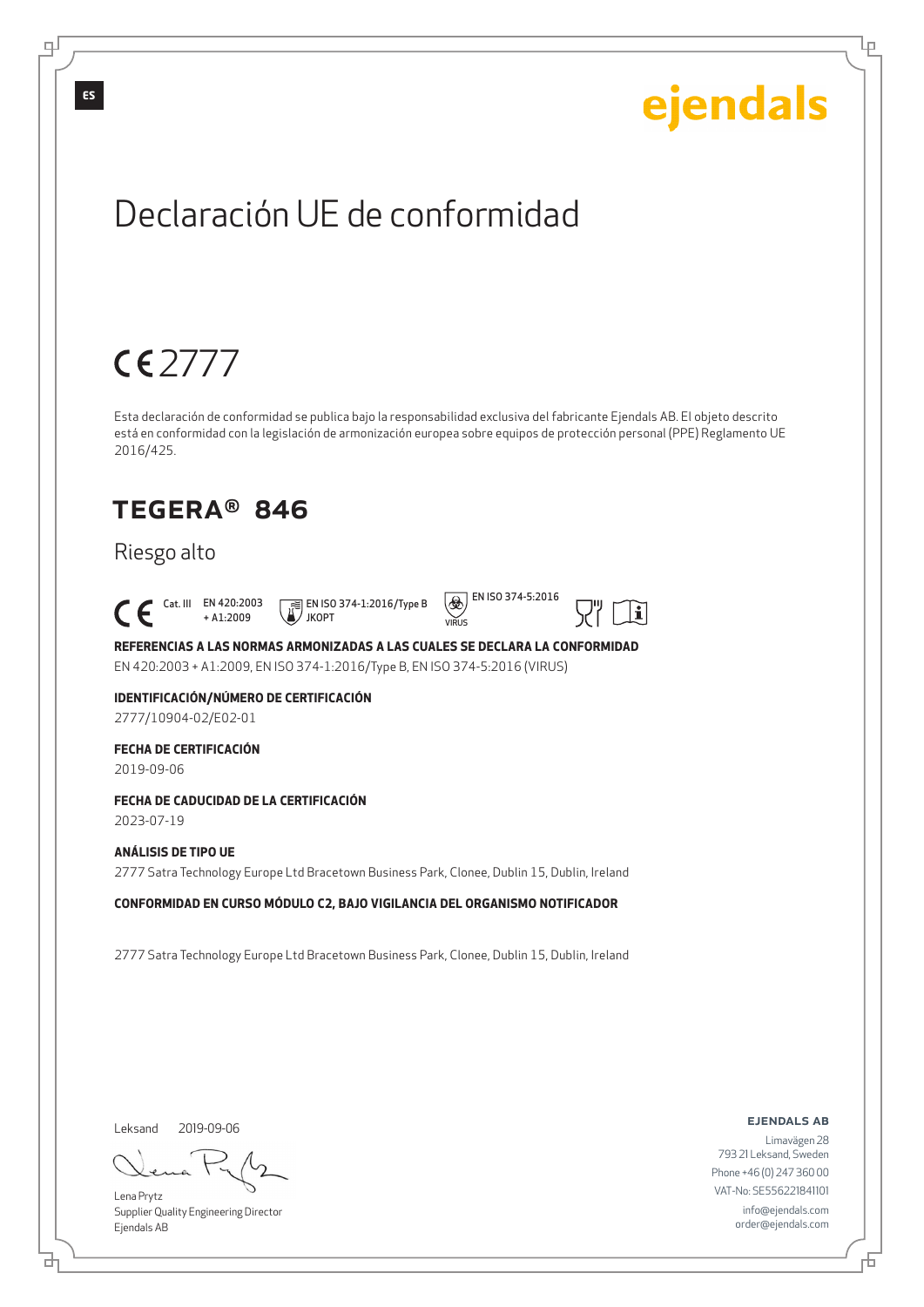

Lena Prytz Supplier Quality Engineering Director Ejendals AB

VAT-No: SE556221841101 info@ejendals.com order@ejendals.com

Б

브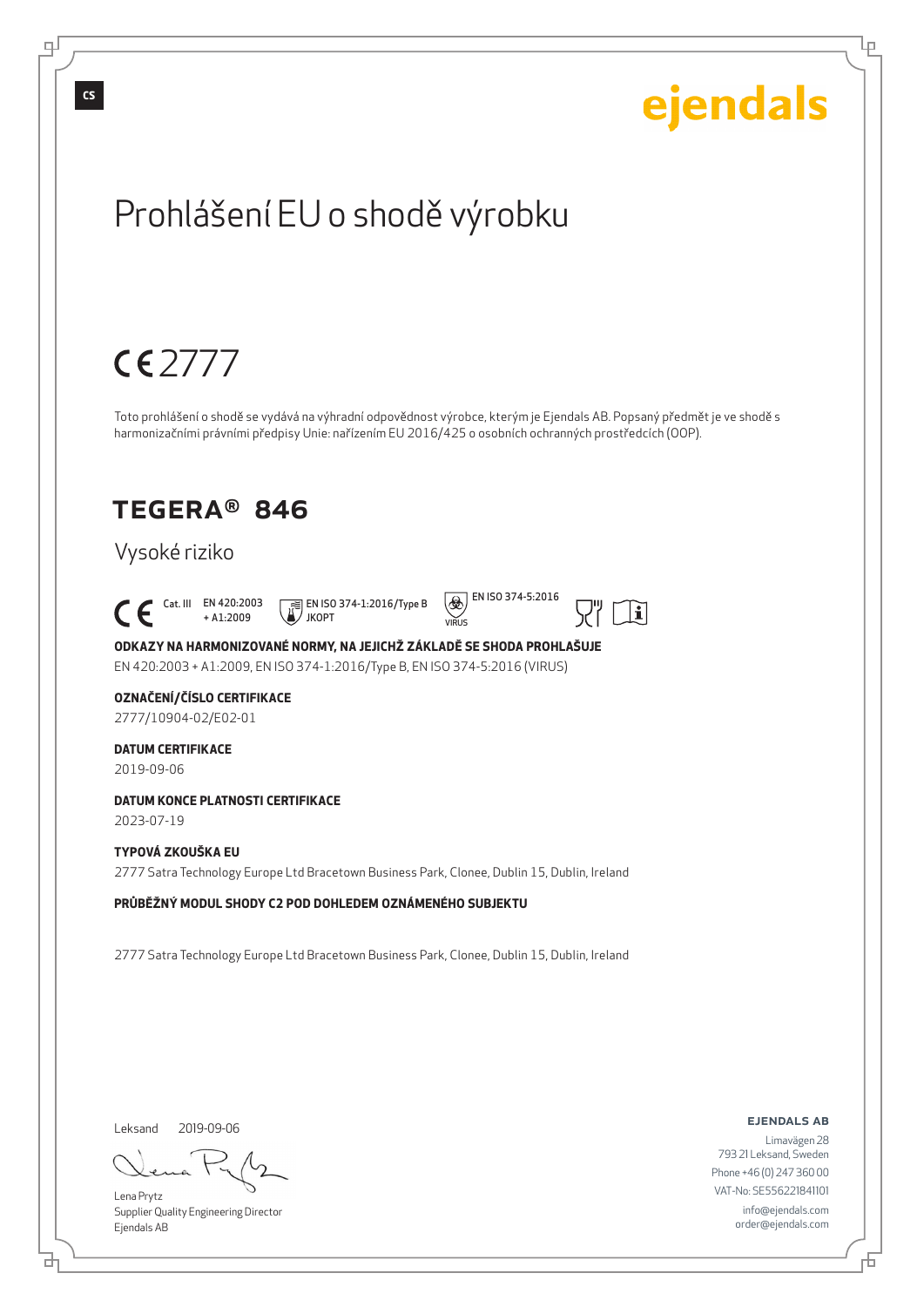

Lena Prytz

டி

Supplier Quality Engineering Director Ejendals AB

브

793 21 Leksand, Sweden Phone +46 (0) 247 360 00 VAT-No: SE556221841101 info@ejendals.com order@ejendals.com

Б

Lр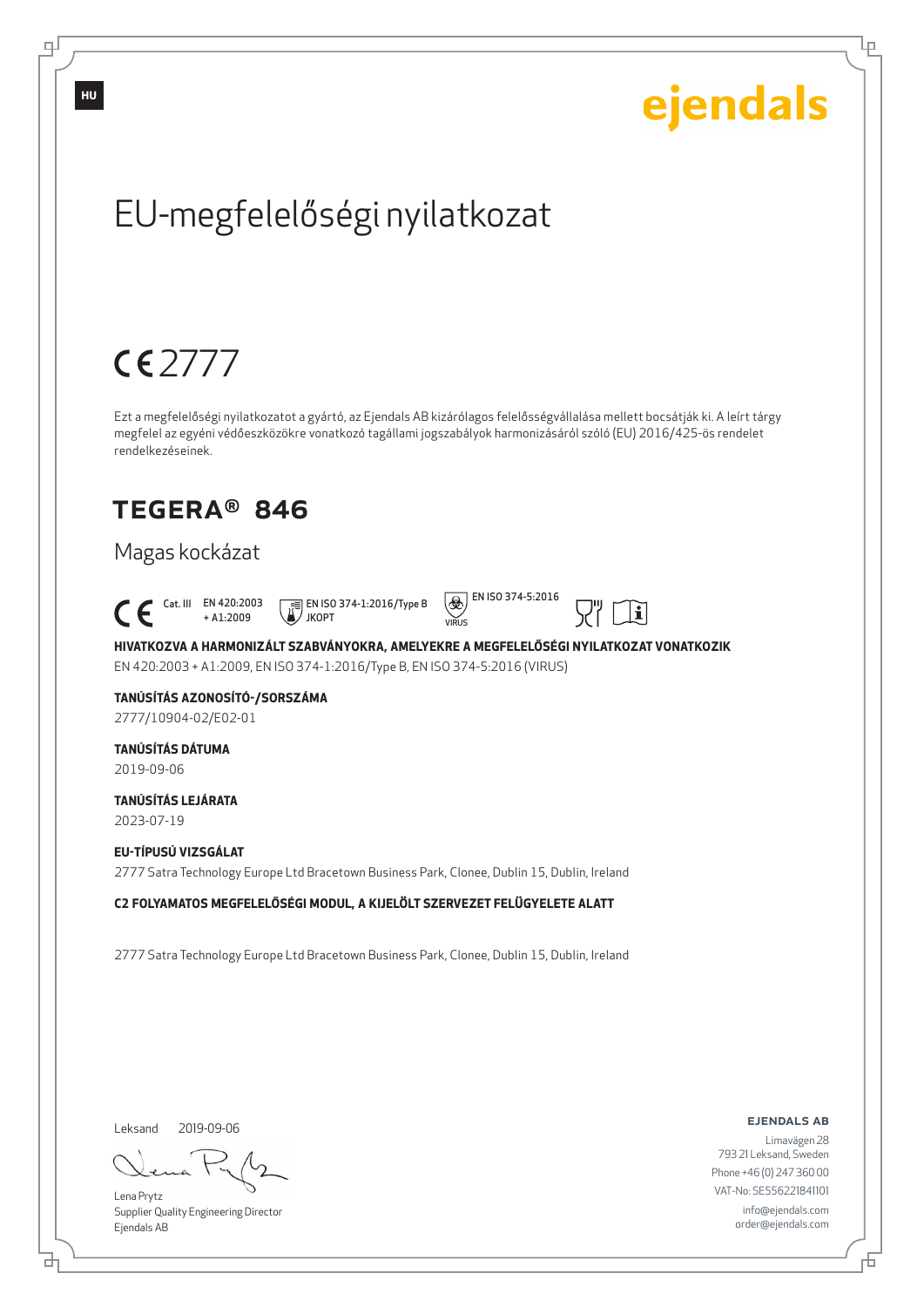

Supplier Quality Engineering Director Ejendals AB

info@ejendals.com order@ejendals.com

브

டி

Lр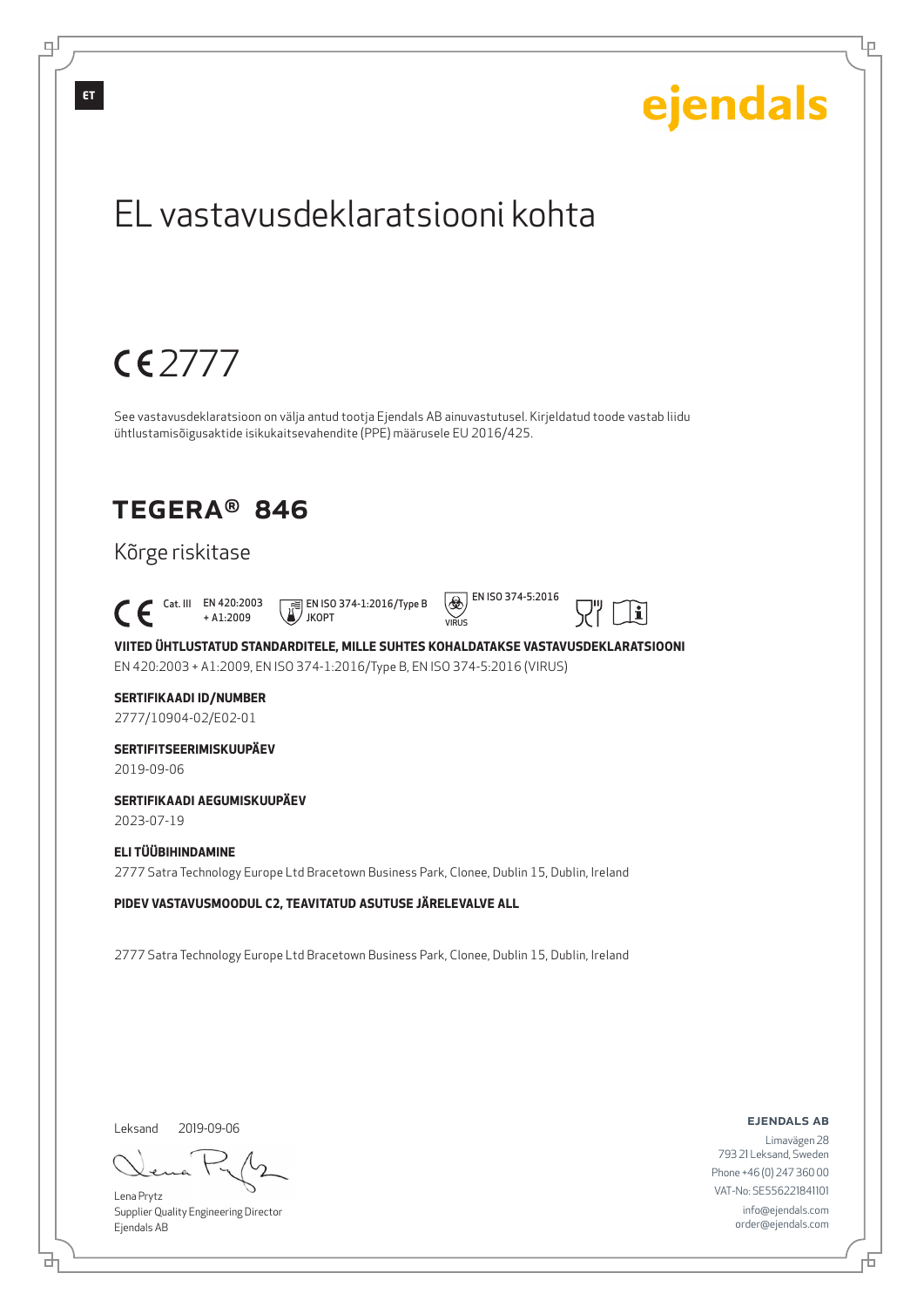Lр

## Declaração UE de conformidade

## 2777

Esta declaração de conformidade é emitida sob a exclusiva responsabilidade do fabricante, a Ejendals AB. O objeto descrito encontra-se em conformidade com a legislação de harmonização da União, o Regulamento da UE 2016/425 relativo a Equipamento de Proteção Individual (EPI).

VIRUS

## TEGERA® 846

### Alto risco

 Cat. III EN 420:2003 + A1:2009 JKOPT

EN ISO 374-1:2016/Type B



 $|\mathbf{i}|$ 

**REFERÊNCIAS A NORMAS HARMONIZADAS COM AS QUAIS SE DECLARA CONFORMIDADE** EN 420:2003 + A1:2009, EN ISO 374-1:2016/Type B, EN ISO 374-5:2016 (VIRUS)

#### **IDENTIFICAÇÃO/NÚMERO DA CERTIFICAÇÃO**

2777/10904-02/E02-01

#### **DATA DA CERTIFICAÇÃO**

2019-09-06

#### **DATA DE EXPIRAÇÃO DA CERTIFICAÇÃO**

2023-07-19

#### **EXAME UE DE TIPO**

2777 Satra Technology Europe Ltd Bracetown Business Park, Clonee, Dublin 15, Dublin, Ireland

#### **CONFORMIDADE CONTÍNUA DO MÓDULO C2, SOB FISCALIZAÇÃO DO ORGANISMO NOTIFICADOR**

2777 Satra Technology Europe Ltd Bracetown Business Park, Clonee, Dublin 15, Dublin, Ireland

Leksand 2019-09-06

브

Lena Prytz Supplier Quality Engineering Director Ejendals AB

ejendals ab

Б

Limavägen 28 793 21 Leksand, Sweden Phone +46 (0) 247 360 00 VAT-No: SE556221841101 info@ejendals.com order@ejendals.com

டி

**PT**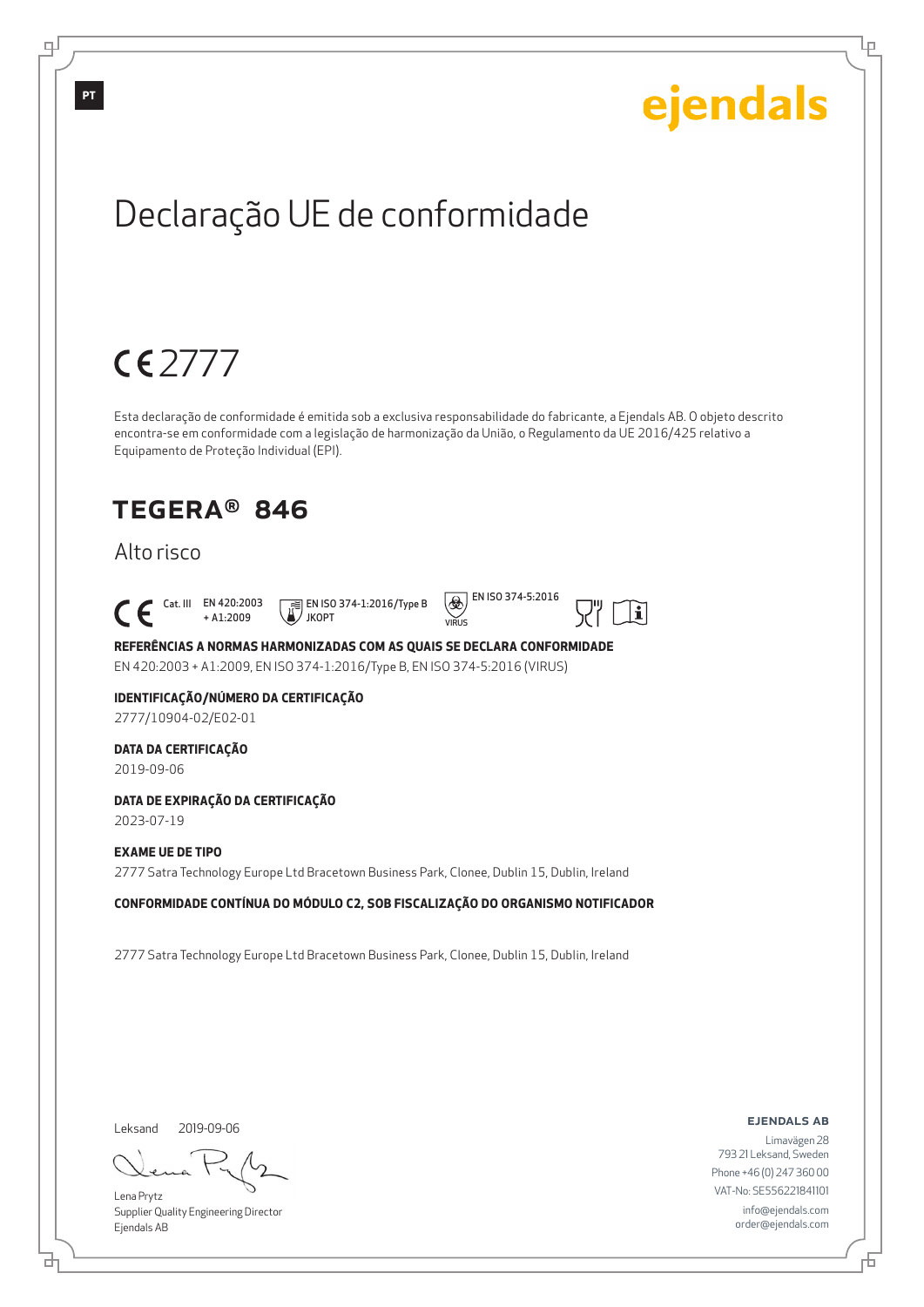Lр

## Declaraţie UE privind conformitatea

## 2777

Această declaraţie de conformitate este emisă în condiţiile responsabilităţii exclusive a producătorului Ejendals AB. Obiectul descris este în conformitate cu Regulamentul PPE UE 2016/425, referitor la echipamentele de protecţie personală (Personal Protective Equipment – PPE), din cadrul legislaţiei de armonizare a Uniunii.

### TEGERA® 846

### Risc ridicat

Cat. III EN 420:2003

+ A1:2009 EN ISO 374-1:2016/Type B JKOPT



 $|\mathbf{i}|$ 

VIRUS **TRIMITERI LA STANDARDELE ARMONIZATE CU CARE ESTE DECLARATĂ CONFORMITATEA**

EN 420:2003 + A1:2009, EN ISO 374-1:2016/Type B, EN ISO 374-5:2016 (VIRUS)

#### **IDENTIFICARE/NUMĂR DE CERTIFICARE**

2777/10904-02/E02-01

#### **DATA CERTIFICĂRII**

2019-09-06

#### **DATA DE EXPIRARE A CERTIFICĂRII**

2023-07-19

#### **EXAMINARE TIP UE**

2777 Satra Technology Europe Ltd Bracetown Business Park, Clonee, Dublin 15, Dublin, Ireland

**MODUL DE CONFORMITATE C2 ÎN CURS, SUB SUPRAVEGHEREA ORGANISMULUI AUTORIZAT**

2777 Satra Technology Europe Ltd Bracetown Business Park, Clonee, Dublin 15, Dublin, Ireland

Leksand 2019-09-06

₫

Lena Prytz Supplier Quality Engineering Director Ejendals AB

ejendals ab

Б

Limavägen 28 793 21 Leksand, Sweden Phone +46 (0) 247 360 00 VAT-No: SE556221841101 info@ejendals.com order@ejendals.com

**RO**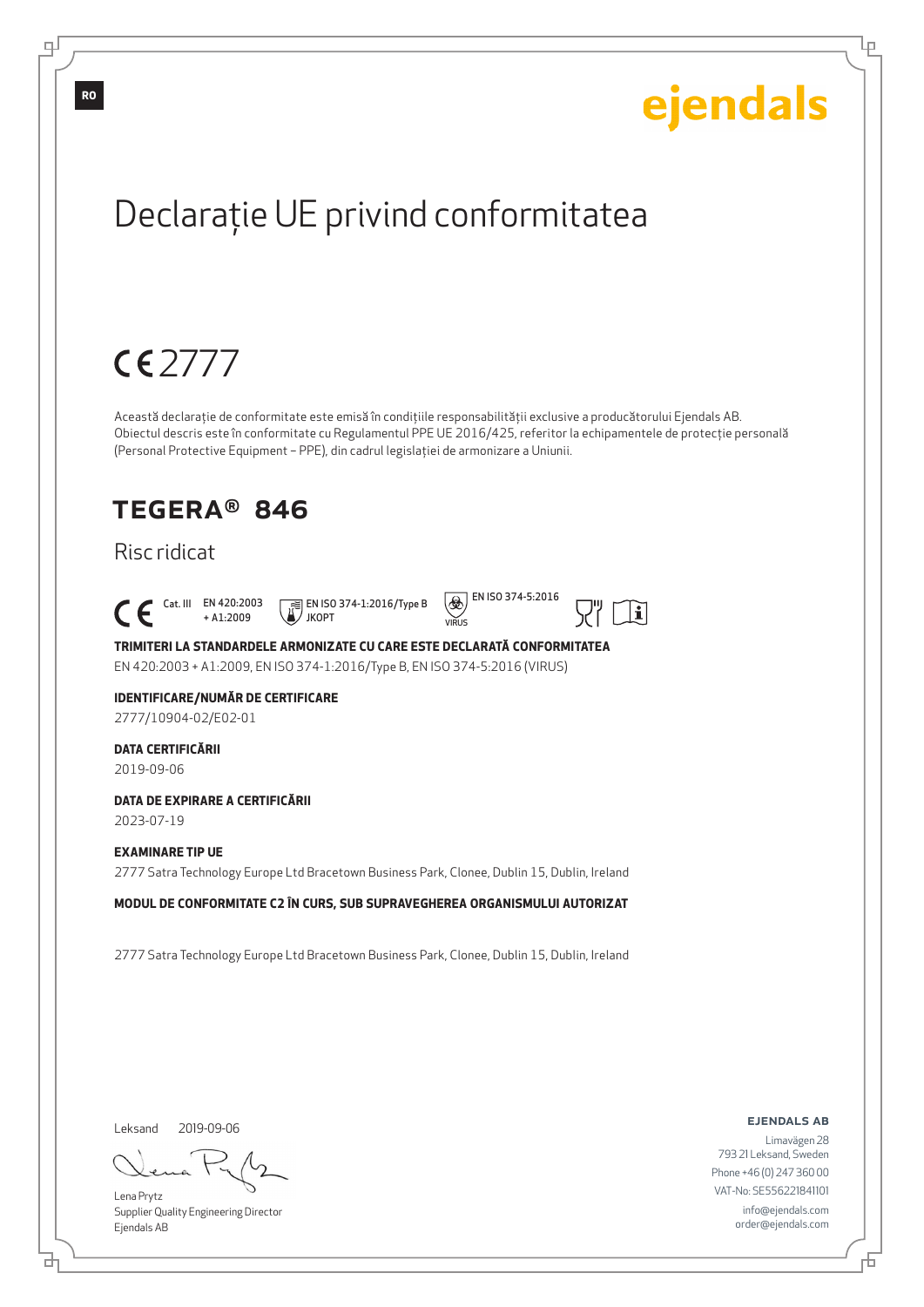Ļμ

## AB Uygunluk beyanı

## 2777

Bu uygunluk beyanı, üretici Ejendals AB'nin yegane sorumluluğu altında yayımlanır. Açıklanan ürün, Birlik uyum yasası Kişisel Koruyucu Donanım (KKD) Direktifi EU 2016/425 sayılı AB Yönetmeliği ile uyumludur.

### TEGERA® 846

### Yüksek risk

 $\begin{bmatrix} \begin{array}{ccc} \text{Cat. III} & \text{EN } 420:2003 \\ + \text{A1:2009} \end{array} \end{bmatrix}$ 

+ A1:2009 EN ISO 374-1:2016/Type B JKOPT

 $VIDIR$ 



**UYGUNLUĞUN BEYAN EDILDIĞI UYUMLU STANDARTLAR IÇIN REFERANSLAR** EN 420:2003 + A1:2009, EN ISO 374-1:2016/Type B, EN ISO 374-5:2016 (VIRUS)

#### **KIMLIK/SERTIFIKA NUMARASI**

2777/10904-02/E02-01

#### **SERTIFIKA TARIHI** 2019-09-06

**SERTIFIKA BITIŞ TARIHI**

2023-07-19

#### **AB TIP INCELEMESI**

2777 Satra Technology Europe Ltd Bracetown Business Park, Clonee, Dublin 15, Dublin, Ireland

**ONAYLI KURULUŞUN GÖZETIMINDE DEVAM EDEN UYGUNLUK MODÜLÜ C2**

2777 Satra Technology Europe Ltd Bracetown Business Park, Clonee, Dublin 15, Dublin, Ireland

Leksand 2019-09-06

브

Lena Prytz Supplier Quality Engineering Director Ejendals AB

ejendals ab

Б

Limavägen 28 793 21 Leksand, Sweden Phone +46 (0) 247 360 00 VAT-No: SE556221841101 info@ejendals.com order@ejendals.com

**TR**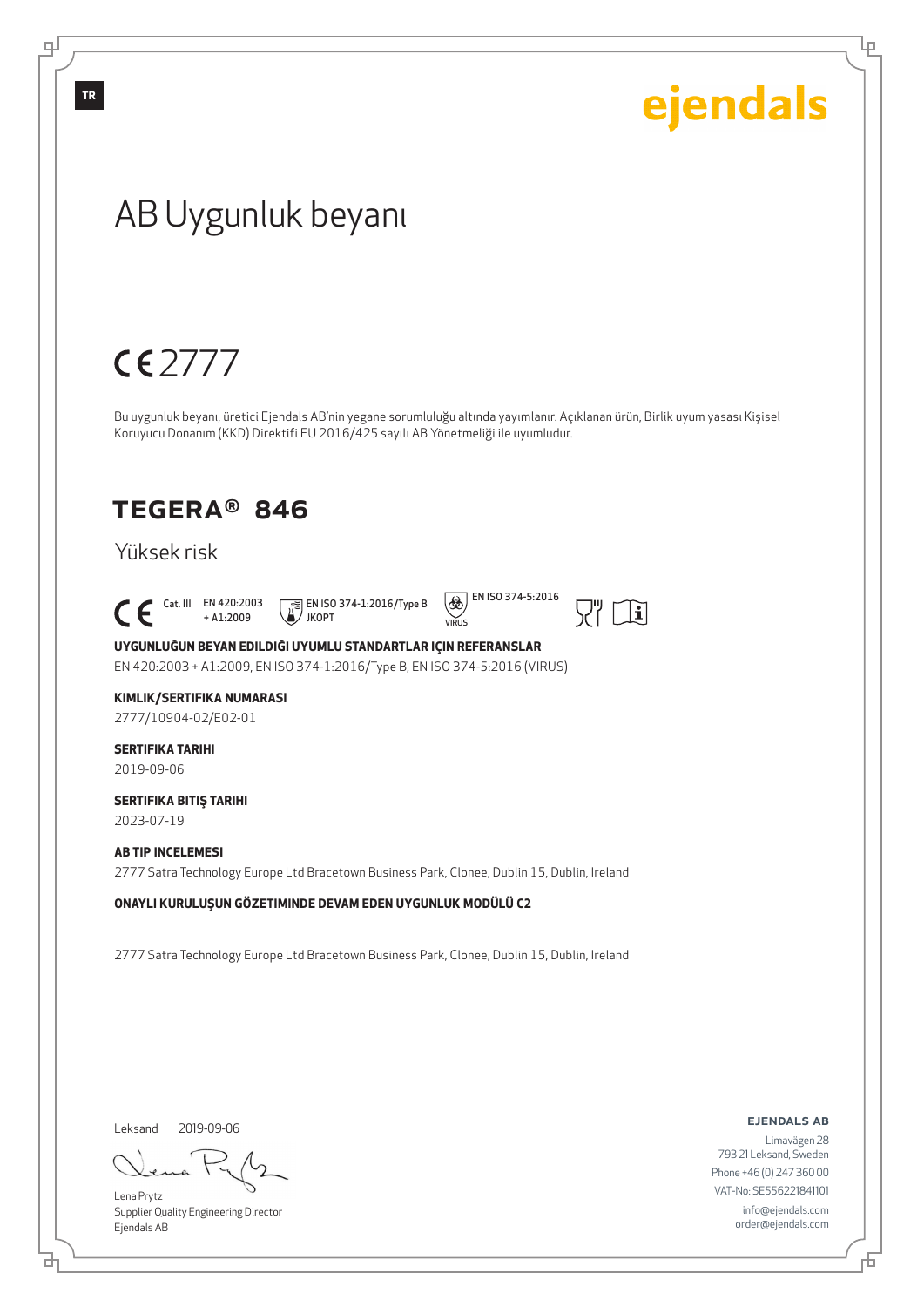Lр

## Vyhlásenie o zhode EÚ

## 2777

Toto vyhlásenie o zhode sa vydáva výlučne na zodpovednosť výrobcu Ejendals AB. Uvedený predmet vyhlásenia je v zhode s príslušnými harmonizačnými právnymi predpismi Únie Nariadenie EÚ 2016/425 o ochrane osobných ochranných prostriedkov (OOP).

 $VIDIR$ 

## TEGERA® 846

### Vysoké riziko

 Cat. III EN 420:2003 + A1:2009 JKOPT





 $|<sub>i</sub>$ 

### **ODKAZY NA HARMONIZOVANÉ NORMY, NA ZÁKLADE KTORÝCH BOLA VYHLÁSENÁ ZHODA**

EN 420:2003 + A1:2009, EN ISO 374-1:2016/Type B, EN ISO 374-5:2016 (VIRUS)

#### **IDENTIFIKÁCIA/ČÍSLO CERTIFIKÁCIE**

2777/10904-02/E02-01

#### **DÁTUM CERTIFIKÁCIE**

2019-09-06

#### **DÁTUM UPLYNUTIA PLATNOSTI CERTIFIKÁTU**

2023-07-19

#### **SKÚŠKA TYPU EÚ**

2777 Satra Technology Europe Ltd Bracetown Business Park, Clonee, Dublin 15, Dublin, Ireland

#### **PRIEBEŽNÝ MODUL ZHODY C2, POD DOHĽADOM NOTIFIKOVANÉHO ORGÁNU**

2777 Satra Technology Europe Ltd Bracetown Business Park, Clonee, Dublin 15, Dublin, Ireland

Leksand 2019-09-06

브

Lena Prytz Supplier Quality Engineering Director Ejendals AB

ejendals ab

Limavägen 28 793 21 Leksand, Sweden Phone +46 (0) 247 360 00 VAT-No: SE556221841101 info@ejendals.com order@ejendals.com

டி

**SK**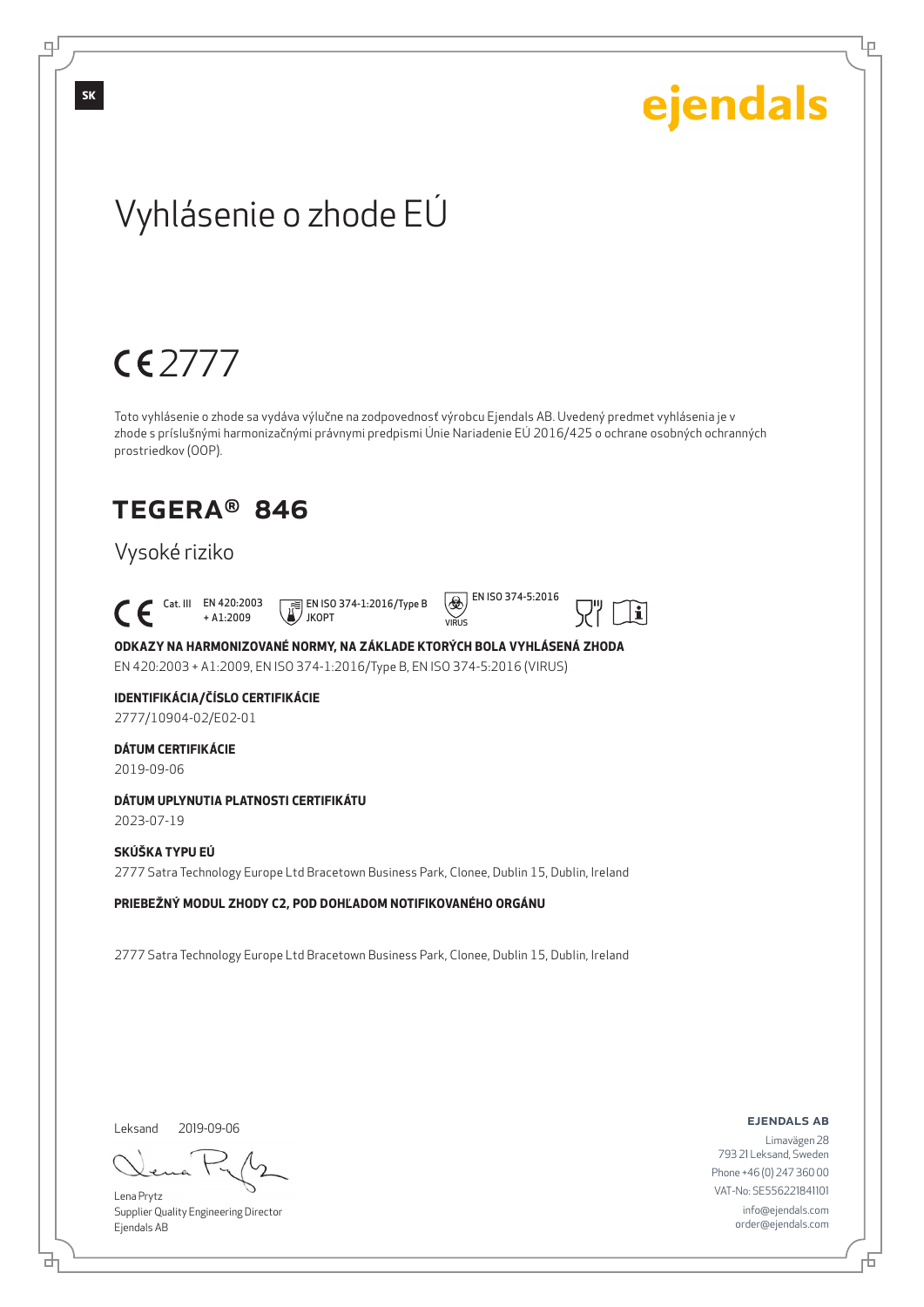## ejendals **SL**Izjava ES o skladnosti izdelka 2777 Ta izjava o skladnosti je izdana z izključno odgovornostjo proizvajalca Ejendals AB. Opisani izdelek je skladen z usklajeno zakonodajo Unije na podlagi Uredbe o osebni varovalni opremi (OVO) EU 2016/425. TEGERA® 846 Visoko tveganje  $\left(\bigotimes$  EN ISO 374-5:2016  $\begin{bmatrix} \begin{array}{ccc} \text{Cat. III} & \text{EN } 420:2003 \\ + \text{A1}:2009 \end{array} \end{bmatrix}$  EN ISO 374-1:2016/Type B  $|\mathbf{i}|$ + A1:2009 JKOPT  $VIDIR$ **NAVEDBA USKLAJENEGA STANDARDA, NA KATEREGA SE NANAŠA IZJAVA O SKLADNOSTI** EN 420:2003 + A1:2009, EN ISO 374-1:2016/Type B, EN ISO 374-5:2016 (VIRUS) **IDENTIFIKACIJA/ŠTEVILKA POTRDILA** 2777/10904-02/E02-01 **DATUM IZDAJE POTRDILA** 2019-09-06 **ROK VELJAVNOSTI POTRDILA** 2023-07-19 **PRESKUS TIPA EU** 2777 Satra Technology Europe Ltd Bracetown Business Park, Clonee, Dublin 15, Dublin, Ireland **MODUL STALNEGA PREVERJANJA SKLADNOSTI C2 POD NADZOROM PRIGLAŠENEGA ORGANA** 2777 Satra Technology Europe Ltd Bracetown Business Park, Clonee, Dublin 15, Dublin, Ireland

Leksand

브

டி

Lena Prytz Supplier Quality Engineering Director Ejendals AB

2019-09-06

ejendals ab

Lр

Limavägen 28 793 21 Leksand, Sweden Phone +46 (0) 247 360 00 VAT-No: SE556221841101 info@ejendals.com order@ejendals.com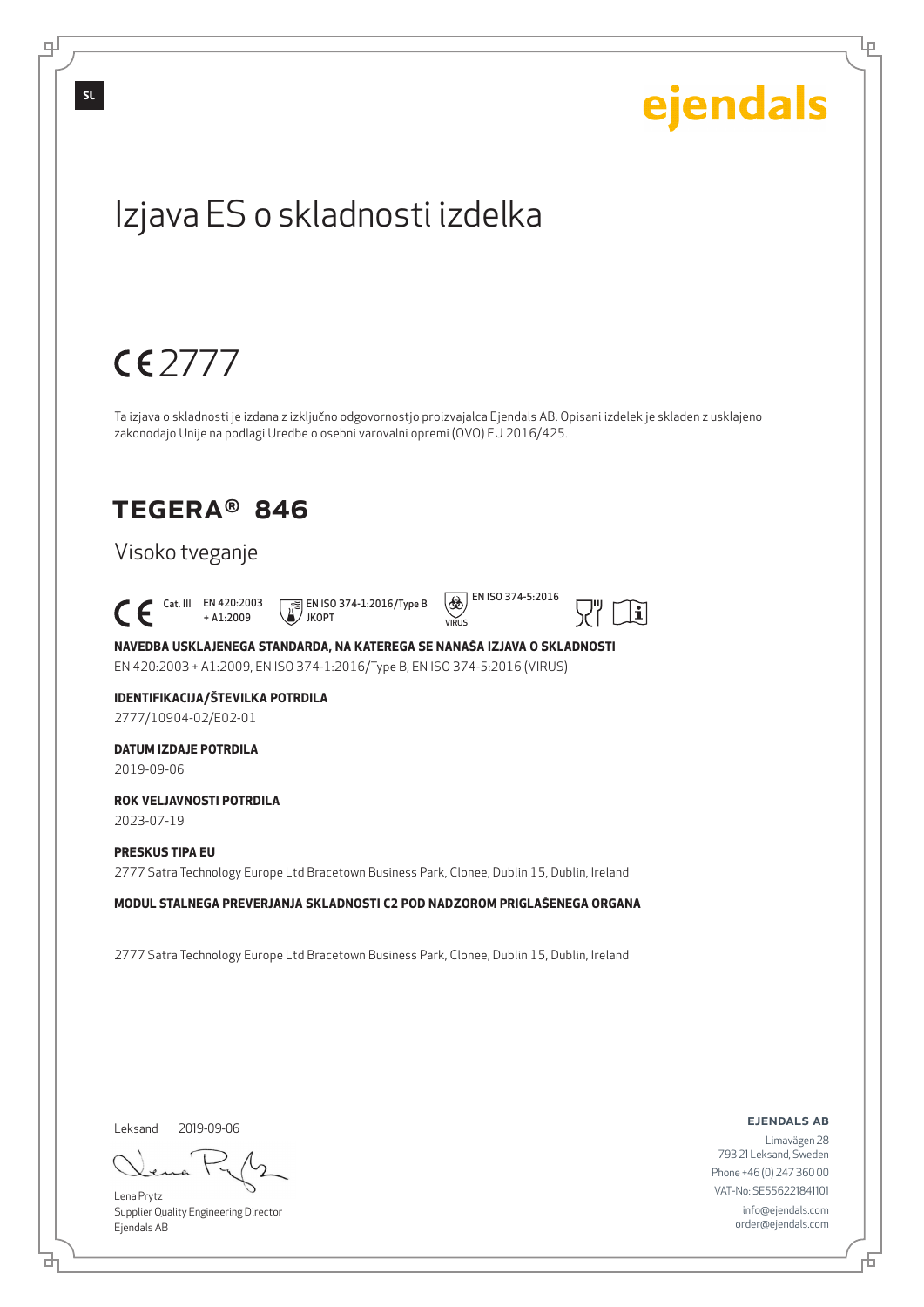**LT**

டி

ejendals

Lр

## ES atitikties deklaracija

## 2777

Ši atitikties deklaracija pateikiama tik gamintojo "Ejendals AB" atsakomybe. Nurodytas objektas atitinka Sąjungos derinamųjų teisės aktų asmeninių apsaugos priemonių reglamentą ES 2016/425.

## TEGERA® 846

### Didelė rizika

 $\begin{bmatrix} \begin{array}{ccc} \text{Cat. III} & \text{EN } 420:2003 \\ + \text{A1}:2009 \end{array} \end{bmatrix}$ 

+ A1:2009 JKOPT





 $|<sub>i</sub>$ 

**NUORODOS Į SUDERINTUS STANDARTUS, KURIAIS REMIANTIS DEKLARUOJAMA ATITIKTIS** EN 420:2003 + A1:2009, EN ISO 374-1:2016/Type B, EN ISO 374-5:2016 (VIRUS)

### **IDENTIFIKAVIMAS / SERTIFIKAVIMO NUMERIS**

2777/10904-02/E02-01

#### **SERTIFIKAVIMO DATA**

2019-09-06

#### **SERTIFIKATO GALIOJIMO PABAIGOS DATA**

2023-07-19

#### **ES TIPO PATIKRINIMAS**

2777 Satra Technology Europe Ltd Bracetown Business Park, Clonee, Dublin 15, Dublin, Ireland

**NUOLATINĖS ATITIKTIES MODULIS C2, NOTIFIKUOTAJAI ĮSTAIGAI PRIŽIŪRINT**

2777 Satra Technology Europe Ltd Bracetown Business Park, Clonee, Dublin 15, Dublin, Ireland

Leksand 2019-09-06

브

Lena Prytz Supplier Quality Engineering Director Ejendals AB

ejendals ab

Limavägen 28 793 21 Leksand, Sweden Phone +46 (0) 247 360 00 VAT-No: SE556221841101 info@ejendals.com order@ejendals.com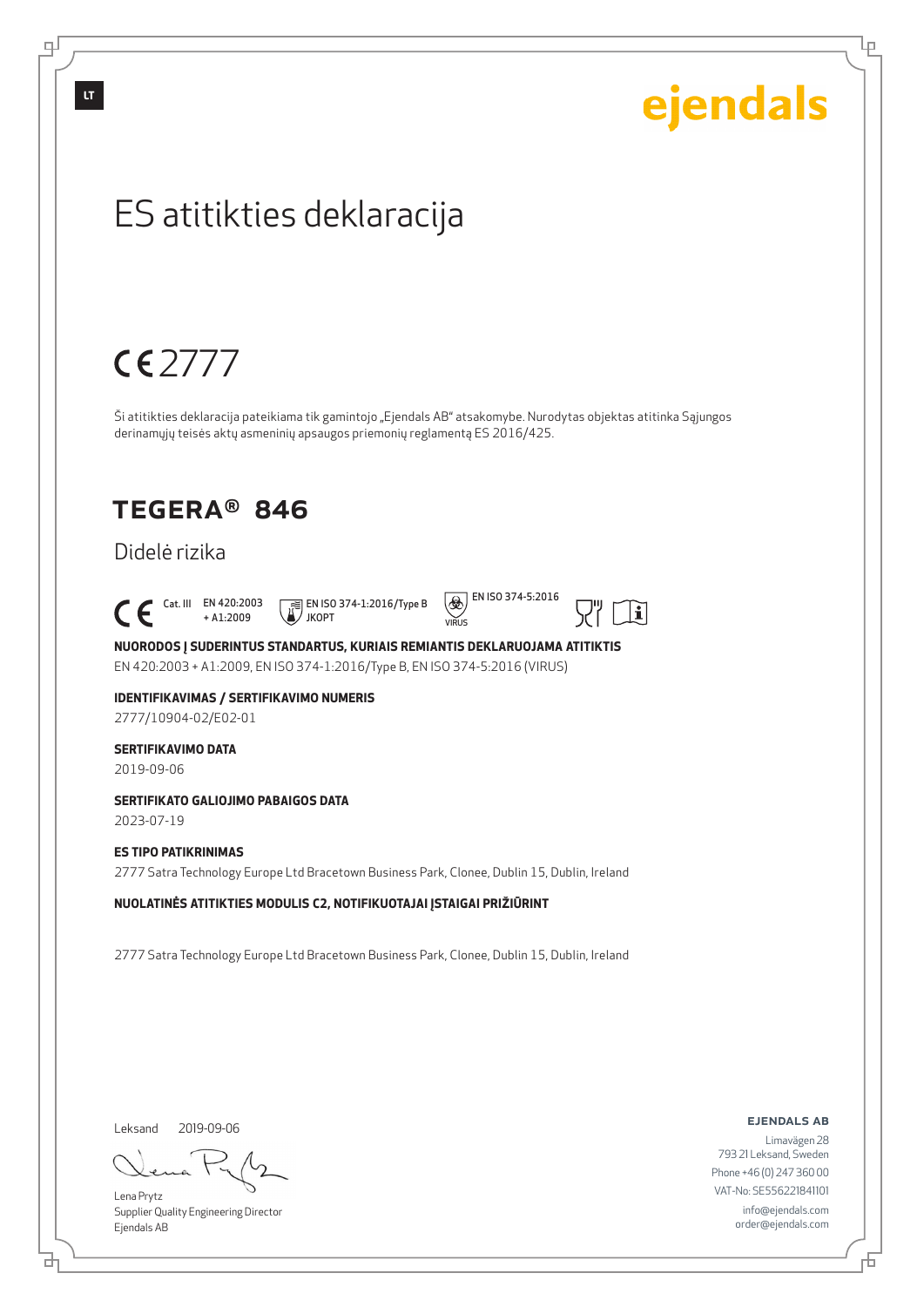

Supplier Quality Engineering Director Ejendals AB

브

டி

Lр

order@ejendals.com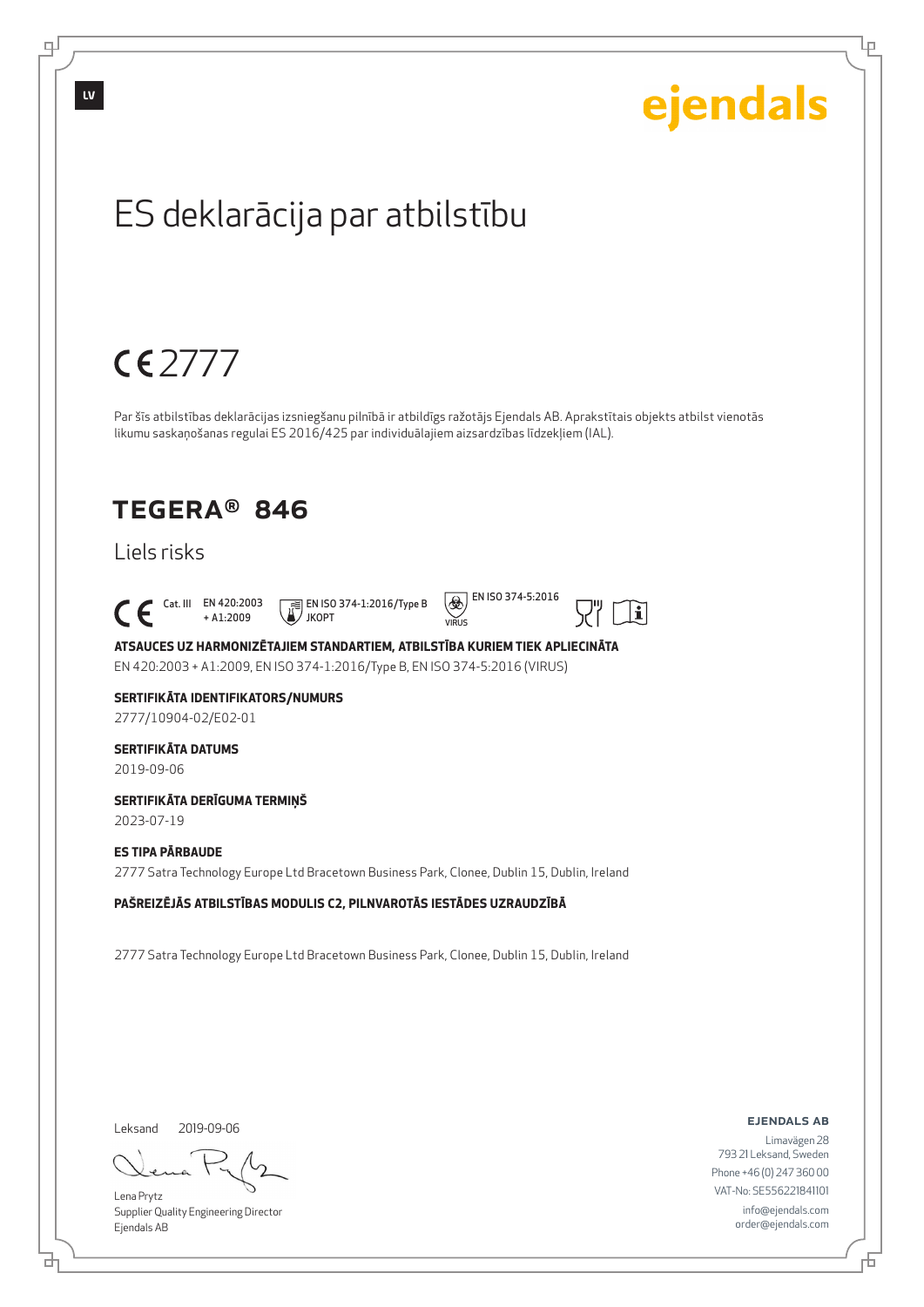Lр

## ЕС декларация за съответствие

## 2777

Настоящата декларация за съответствие е издадена на отговорността на производителя Ejendals AB. Предметът на декларацията е в съответствие със законодателството на Съюза за хармонизация относно личните предпазни средства (ЛПС), Регламент (ЕС) 2016/425.

## TEGERA® 846

#### Висок риск

 Cat. III EN 420:2003 + A1:2009



 $\circled{)}$  EN ISO 374-5:2016

VIRUS



**ПОЗОВАВАНИЯ СЕ ХАРМОНИЗИРАНИ СТАНДАРТИ, ЗА КОИТО СЕ ДЕКЛАРИРА СЪОТВЕТСТВИЕ** EN 420:2003 + A1:2009, EN ISO 374-1:2016/Type B, EN ISO 374-5:2016 (VIRUS)

### **ИДЕНТИФИКАЦИЯ/НОМЕР НА СЕРТИФИКАТА**

2777/10904-02/E02-01

### **ДАТА НА ИЗДАВАНЕ НА СЕРТИФИКАТА**

2019-09-06

#### **ДАТА НА ВАЛИДНОСТ НА СЕРТИФИКАТА**

2023-07-19

#### **ЕС-ТИП ИЗСЛЕДВАНЕ**

2777 Satra Technology Europe Ltd Bracetown Business Park, Clonee, Dublin 15, Dublin, Ireland

**ТЕКУЩИЯТ МОДУЛ ЗА СЪОТВЕТСТВИЕ C2 Е ПОД НАДЗОР НА НОТИФИЦИРАНИЯ ОРГАН**

2777 Satra Technology Europe Ltd Bracetown Business Park, Clonee, Dublin 15, Dublin, Ireland

Leksand

б

2019-09-06

Lena Prytz Supplier Quality Engineering Director Ejendals AB

ejendals ab

Б

Limavägen 28 793 21 Leksand, Sweden Phone +46 (0) 247 360 00 VAT-No: SE556221841101 info@ejendals.com order@ejendals.com

டி

**BG**